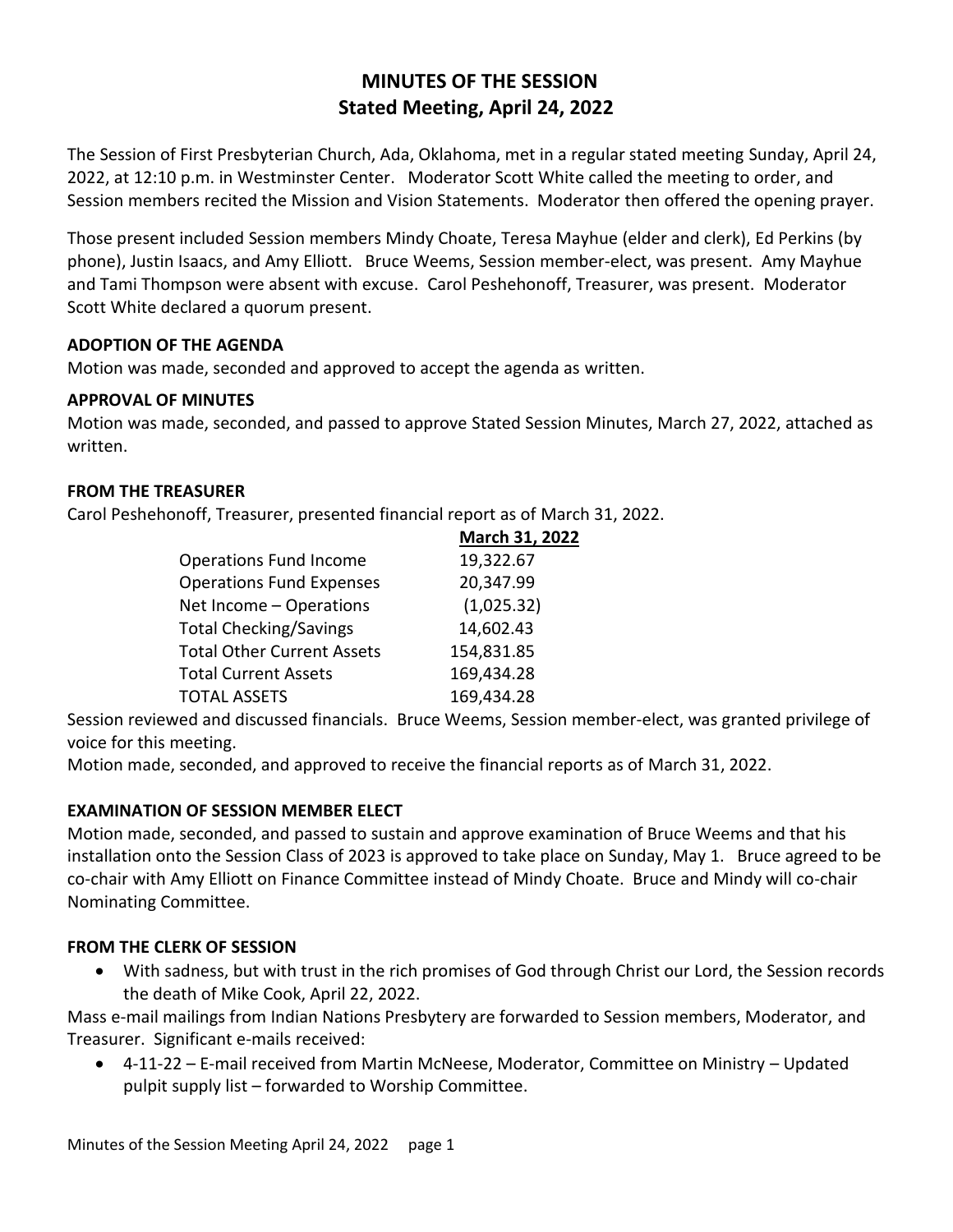# **THE MINISTRIES, BY COMMITTEE**

- 1. From Christian Education Committee by Teresa Mayhue.
- We have two graduating seniors this year Anthony White, Ada High, and Teresa White, ECU
- 2. From Congregational Life and Membership Committee
	- No report.
- 3. From Deacons by Justin Isaacs.
	- Noisy bucket offering collected Sunday, April 10, took in \$559.63. Donated \$100.00 to the Ada Performing Arts group for a trip.
	- Cheryl Weems is continuing to spearhead Abba's Tables volunteers on the first Thursday of each month. There have been enough volunteers the last two months.
	- Lorene Perkins sends out birthday cards which are much appreciated.
- 4. From Finance Committee by Amy Elliott.
	- Planning to add the initial pledge drive letter in with the quarterly financial reports being sent out to the congregation this week.
	- Next Finance Committee meeting is scheduled for May 19 at 6:00 in Westminster Center.
- 5. From Mission and Evangelism Committee by Justin Isaacs.
	- Three requests have been fulfilled from the mission emergency fund this month.
	- Great Hour of Sharing (PCUSA) offering collected \$561.00 to help support Presbyterian Disaster Relief Assistance, Presbyterian Hunger Program, and the Self-Development of People program.
- 6. From Nominating Committee
	- No report.
- 7. From Personnel and Administration by Mindy Choate.
	- The appreciation cards and gifts for Miriam and Laureen have been purchased and delivered.
	- Personnel reviews are scheduled for August to be done well in advance of budget.
- 8. From Property by Justin Isaacs.
	- The building usage application from Brooke Holman for the Ada Junior High School dance has been withdrawn.
	- Motion made, seconded, and approved for the building use application submitted by Harry Miller District Committee for Cub Scout Fun Day to use Westminster Center on July 30, 2022. This is primarily an outdoor activity with use of bathrooms and kitchen.
	- Motion made, seconded, and approved (3 yes votes, 1 no vote) for building use applications submitted by Brooke Holman to use the sanctuary for the Classic Arts Academy piano and voice recitals on May 12, 6:00-8:00 p.m. and May 15, 1:30-7:30 p.m.
	- Property Committee will work on updating building usage application form.
	- Will work on making arrangements to get doors fixed on east and west end of sanctuary building.

9. Worship by Ed Perkins.

- Written report attached.
- Discussed having six alternative services a year congregational singing Sundays and members presenting their spiritual journeys.

# **CONTINUING BUSINESS**

• Scouting Unit 4–Kurt Jackson, Charter Organization Representative – No report this month.

#### **NEW BUSINESS**

Minutes of the Session Meeting April 24, 2022 page 2